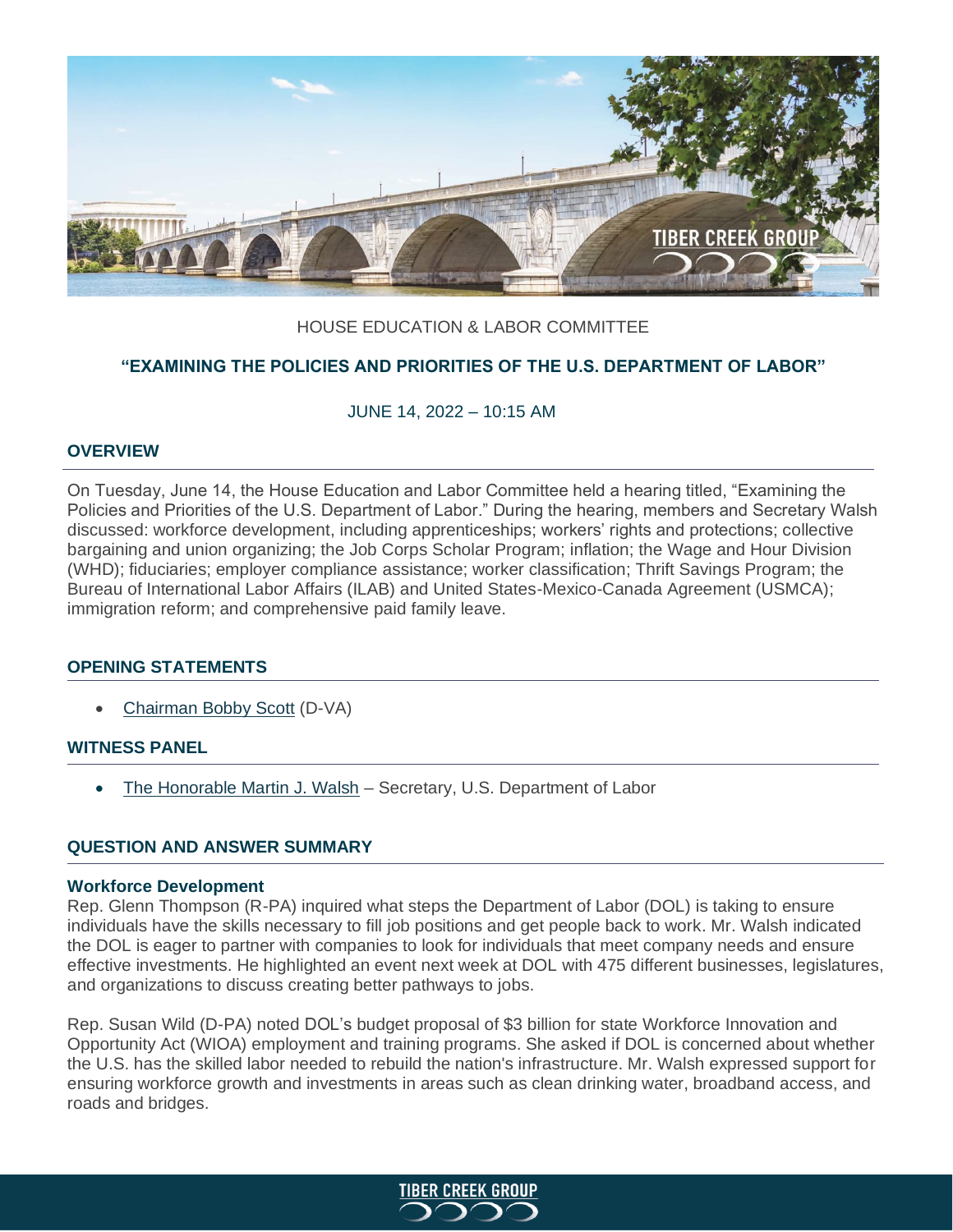Rep. Jahana Hayes (D-CT) inquired about DOL's vision for the Skills and Experiences for the Careers of Tomorrow (SECTOR) Program and how this investment prepares Americans for a competitive workforce. Mr. Walsh reiterated the need to create pathways for middle-class Americans to access better paying jobs. He also claimed that despite a college education, some individuals miss opportunities to advance in different industries.

### *Apprenticeships*

Rep. Joe Courtney (D-CT) asked how DOL will expand registered apprenticeships to help underrepresented groups. Mr. Walsh expressed support for partnering with businesses to create a pathway to well-paying jobs, increase workforce development funding, and reauthorize WIOA. He also stated it is critical to address the unemployment rate of 6.2 percent in the African American community.

Rep. Thompson questioned why the Administration is not updating apprenticeship programs. Mr. Walsh explained DOL is looking to expand apprenticeship programs to include more industries. He noted DOL has an advisory board made up of community colleges, workforce development boards, businesses, and labor organizations intending to strengthen the program.

Rep. Suzanne Bonamici (D-OR) asked how investments in registered apprenticeships, as outlined in the budget request, increase the affordability of pre-apprenticeships and expand diversity. Mr. Walsh explained pre-apprenticeships programs can provide people with knowledge of various industries. He also noted some programs created a stipend where workers can get paid while in the program and are provided with the tools needed to learn the trade. He argued this model is helpful for success in career development.

Rep. Alma Adams (D-NC) inquired about the partnerships DOL has with Historically Black Colleges and Universities (HBCUs) in recruiting for apprenticeship programs. Mr. Walsh claimed that partnerships are key to the success of registered apprenticeships and pre-apprenticeship programs. He noted the budget requests \$303 million to expand, modernize, and diversify registered apprenticeships. He added that the budget also invests in high-quality youth and pre-apprenticeship programs, HBCUs, community colleges, organizations, and community workforce development boards. Rep. Adams then asked for examples of successful outreach efforts with minority institutions. Mr. Walsh pointed to YouthBuild, a grantee of \$24 million in funding for a workforce development program to expand and promote the use of clean energy and solar panels. Mr. Walsh also noted work with Building Pathways, Operation Exit, the criminal justice system, and the NAACP.

Rep. Burgess Owens (R-UT) questioned why the current Administration canceled the Trump Administration's apprenticeship programs. Mr. Walsh asserted the programs were duplicates and were not industry-proven. Mr. Walsh also explained the importance of creating pathways for various sectors including nursing and the trucking industry to combat staffing and supply chain shortages.

#### **Workers' Rights and Protections**

Rep. Courtney asked how the Occupational Safety and Health Administration (OSHA) plans to address workplace violence in the healthcare industry. Mr. Walsh noted violence against nurses is up 20 percent this year and stated that DOL is considering OSHA standards.

Rep. Mark DeSauliner (D-CA) asked about worker protections in the global economy. Mr. Walsh stated the budget requests an increase for continued oversight of trade agreements around the world to ensure worker protections. He also highlighted recent work with the international community on labor standards.

Rep. DeSauliner inquired about DOL's position on telehealth and telework. Mr. Walsh stated that DOL is looking to expand telehealth benefits in the workplace. He also expressed support for increasing mental health counseling services and expanding coverage for workers that need access to healthcare.

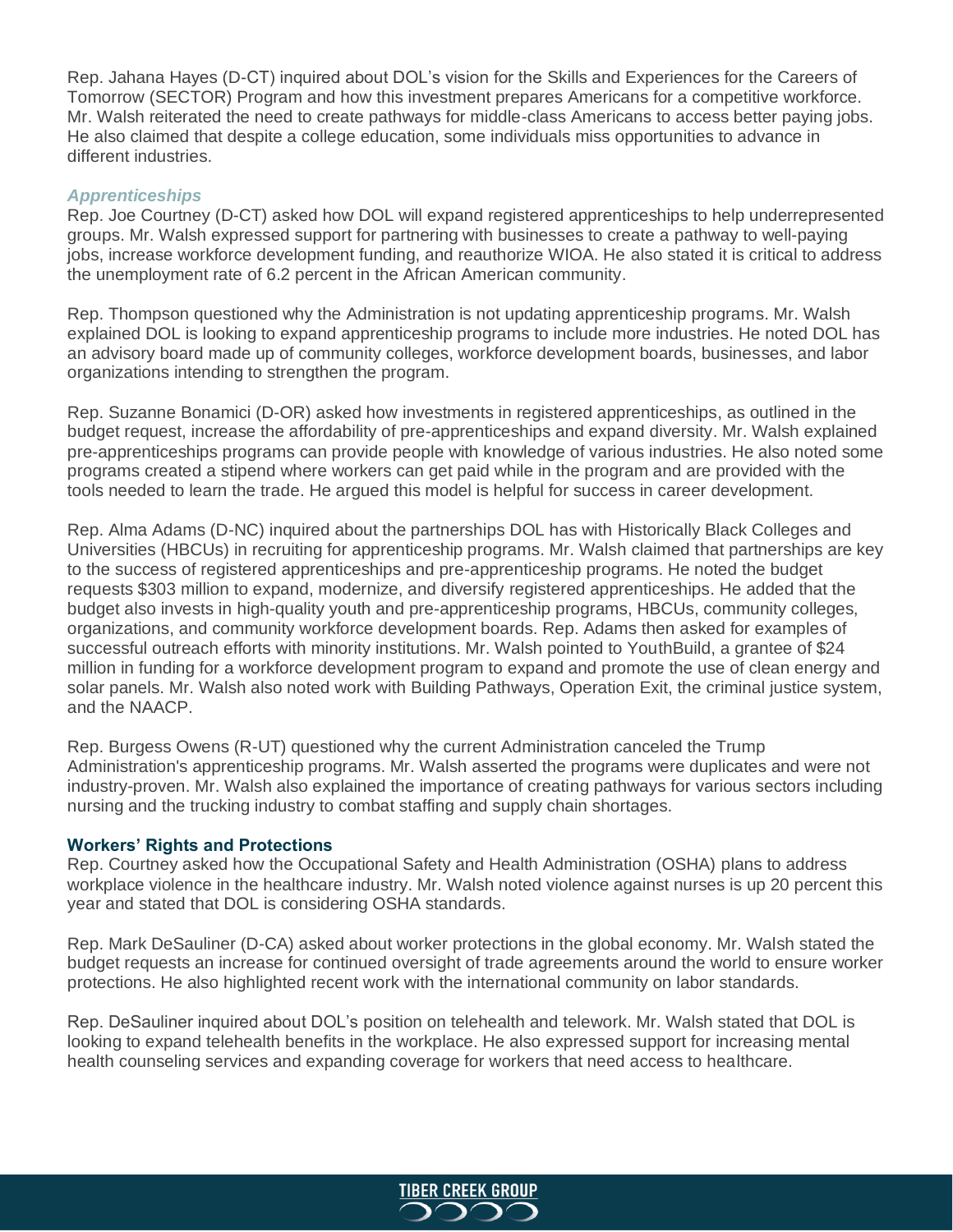Rep. Fred Keller (R-PA) asked if it is appropriate for OSHA inspectors to inquire about an employee's vaccination status. Mr. Walsh expressed support if there is a COVID-19 related issue. He argued the Supreme Court ruling is different from OSHA checking on worker safety.

Rep. Pramila Jayapal (D-WA) inquired when the last significant update to federal labor laws occurred. Mr. Walsh asserted it was 50 years ago. Rep. Jayapal then questioned how a National Domestic Workers Bill of Rights would extend anti-discrimination and other workplace protections under federal law to benefit domestic workers. Mr. Walsh expressed support for legislation aimed at extending benefits and improving protections for workers.

Rep. Jayapal referenced an appropriations request submitted last year requesting DOL fund a hotline for domestic workers to anonymously report harassment abuse and other workforce hazards and exploitations. She inquired about the importance of instituting this hotline for domestic workers. Mr. Walsh expressed support for creating a safer place for people to report.

Rep. Andy Levin (D-MI) asked if DOL will work with Congress and patient and provider community leaders to improve patient access to care. Mr. Walsh committed to work collectively to create better opportunities for people with health insurance, including mental health services.

### **Collective Bargaining and Union Organizing**

Rep. Levin commended the Administration's work in leading the White House Task Force on Worker Organizing and Empowerment Report. He noted the report included 70 recommendations to promote worker organizing and collective bargaining for federal workers employed by public and private sector employers. He then asked for an update on the steps DOL has taken to implement the recommendations. Mr. Walsh explained DOL is working across eight departments, agencies, and cabinets. He stated some of the work is through the Good Jobs Initiative and discussions with cabinet members. He also noted DOL is working closely with the Vice President's office and other liaisons in different cabinets to complete an August report.

Rep. Levin inquired about the "persuader rule," which requires employers and labor consultants to report on activities to persuade employees about exercising their rights to union representation and collective bargaining. Rep. Levin asked what steps DOL has taken to ensure that persuader reporting rules are strengthened and enforced. Mr. Walsh explained the role of the Office of Labor-Management Standards (OLMS) is to advance the stated U.S. public policy. He noted OLMS is looking at all reporting requirements on the union side to protect people's right to collective bargaining.

Rep. Bob Good (R-VA) argued the Protecting the Right to Organize (PRO) Act infringes on the rights of workers and employees and hurts the economy by making it more costly to invest in the American workforce. Rep. Good questioned if the "good of an organization conflicts with the good of its employees." Mr. Walsh claimed the two should not be in conflict.

Rep. Jamaal Bowman (D-NY) pointed to plans by OLMS to relaunch a program highlighting the benefits of collective bargaining and cooperative union and employer bargaining relationships. Rep. Bowman asked for an update on these efforts and why the program is important. Mr. Walsh expressed strong support for collective bargaining and workers' right to organize. He reiterated the Administration's support for the PRO Act.

Rep. Joe Wilson (R-SC) asked why the Administration is pushing to eliminate right-to-work laws while the economy is recovering. Mr. Walsh stated opposition to right-to-work states. He expressed support for people's right to unionize freely.

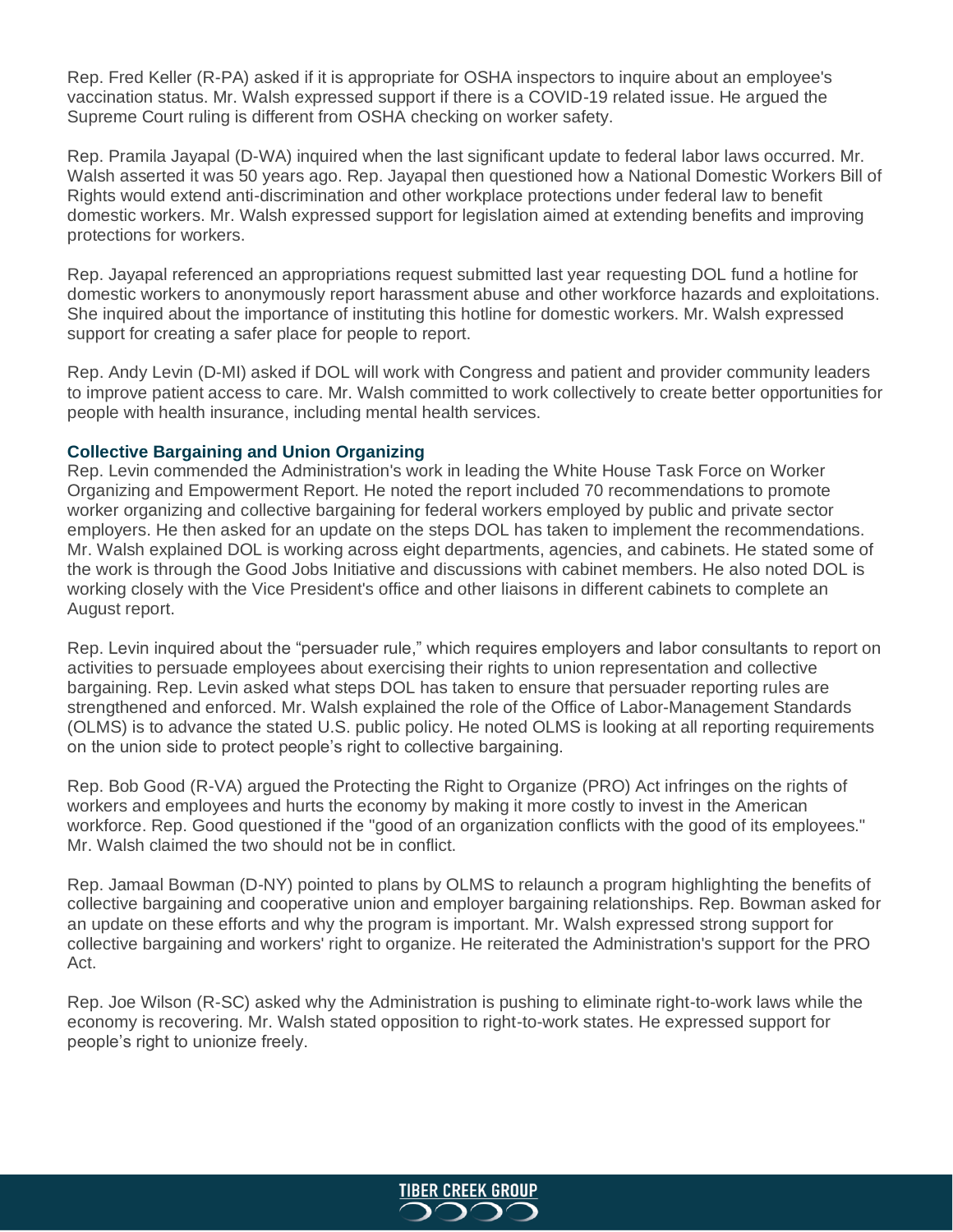Rep. Haley Stevens (D-MI) referenced [H.R. 7543,](file://///Users/jramsey/Downloads/H.R.%207543,%20the%20%252522Union%20Auto%20Workers%20Job%20Protection%20Act,%252522) the "Union Auto Workers Job Protection Act," which would require information about motor vehicle plants at which vehicles are assembled for federal procurement. She then asked how policies like these can work to reward employers who are doing right by their employees. Mr. Walsh expressed support for policies that help workers and expand manufacturing in the United States.

Rep. Michelle Steel (R-CA) asked why DOL withdrew from the Form T-1 rule on trust fund reporting for unions. Mr. Walsh explained the report filed on the T-1 was the same information unions already reported to DOL.

### **Job Corps Scholar Program**

Rep. Frederica Wilson (D-FL) asked if DOL will look into the Service Contract Act exemption and what steps DOL will take to ensure the contractors who are running Jobs Corps Scholars Program are covered under the Act. Mr. Walsh stated DOL is working on realigning and reevaluating Job Corps. He noted DOL is looking at the contracts to ensure staff are being treated fairly, paid good wages, and the program is effective. He emphasized the importance of connecting the 57,000 people who go through the Job Corps each year to jobs.

Rep. Mariannette Miller-Meeks (R-IA) asked how DOL utilized the Jobs Corps during the pandemic to help young people continue their education. Mr. Walsh stated the Jobs Corps faced similar challenges as public schools being forced to transition to online classes. He emphasized the importance of getting everyone back in person to the Job Corps and realigning the program.

### **Inflation**

Ranking Member Virginia Foxx (R-NC**)** inquired about DOL's actions to ensure new regulations and large increases in spending will not exacerbate inflation. Mr. Walsh emphasized that inflation is causing pain but pointed to the Administration's efforts to lower costs for families and address the deficit. He stated DOL is working on supply chain issues to get more goods and services into the country and working across agencies to bring the cost of inflation down.

## **Wage and Hour Division (WHD)**

Rep. Gregoria Kilili Camacho Sablan (D-NMI) asked how many immigrants who obtain a visa are victims of wage discrimination in the U.S. Mr. Walsh noted the Wage and Hour Division (WHD) recovered more than 30 million dollars in back wages for more than 190,000 workers across America in 2021. He added DOL held more than 4,700 outreach events involving 170,000 participants to help people understand their rights and encourage employees to work with the WHD if needed.

#### **Fiduciary**

Rep. Tim Walberg (R-MI) expressed concern related to DOL's intent to reinstate the 2016 fiduciary rule, which broadened the definition of when a person or entity was taking on fiduciary responsibilities and replaced the five-part test used to determine whether an investment professional or financial institution is a fiduciary. He claimed this rule was invalidated by the Fifth Circuit US Court of Appeals. He inquired if DOL has reviewed the lawsuit and asked what DOL is doing to ensure the Employee Benefits Security Administration (EBSA) fully complies with the Administrative Procedure Act (APA) requirements. Mr. Walsh explained DOL wants to ensure workers are protected and can save for retirement. He noted DOL allowed a new exemption to go into effect last year including protection for advice on rollovers for employee benefits to Individual Retirement Arrangements (IRAs).

Rep. Allen inquired about DOL's environmental, social, governance (ESG) proposed rule and whether this violates a Supreme Court ruling. Mr. Walsh stated that last year DOL released a proposal to empower financial plan fiduciary to safeguard American workers and noted the DOL is still working on this process.

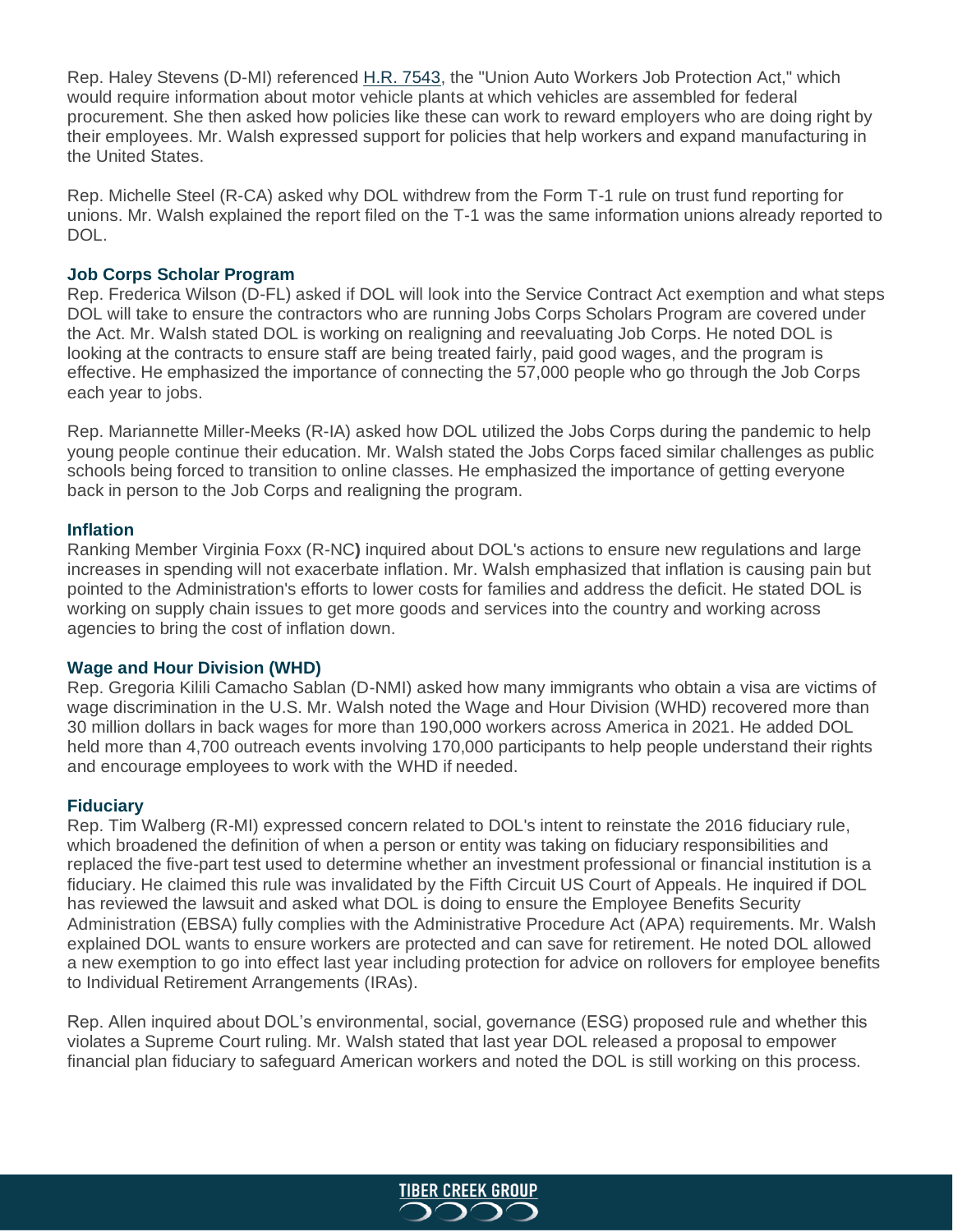### **Employer Compliance Assistance**

Rep. Elise Stefanik (R-NY) questioned why the Administration ended the Payroll Audit Independent Determination (PAID) compliance assistance program. Mr. Walsh explained that after evaluating the PAID program, DOL concluded the program deprived workers of their rights to put employers that play by the rules at a disadvantage. He noted the WHD provides significant outreach in educational resources for employers seeking to comply with wage and hour laws. Lastly, he added DOL is rigorously enforcing the law and ensuring that DOL continues to work with businesses to ensure they have the resources needed to comply.

Rep. Wilson questioned why the DOL justifies policies that penalize businesses without providing compliance assistance. Mr. Walsh asserted the goal at DOL is to work collectively and partner with businesses. He noted the DOL budget proposes a \$2.2 billion investment for worker job enforcement, training, and workforce development grants.

#### **Worker Classification**

Rep. Stefanik urged DOL to update the Fair Labor Standards Act (FLSA) and set the common law standard for worker classification across all federal agencies. She then asked why DOL is targeting independent contractors by redefining employee status under the FLSA. Mr. Walsh explained that 19 million people do not choose to be independent contractors across the board and people enter into these jobs thinking they are employees and then get paid with a 1099 Form. He emphasized the importance of ensuring that independent contractors have necessary protections.

Rep. Rick Allen (R-GA) referenced [H.R. 7194,](https://www.congress.gov/bill/117th-congress/house-bill/7194?s=1&r=3) the "Employee Rights Act," which protects independent contractors from worker classification. He highlighted that America has 11 million job vacancies and asked how DOL plans to work with Congress to address this issue. Mr. Walsh agreed to work with Congress to create more employment opportunities. He noted last year the U.S. saw a 20 percent increase in entrepreneurship, adding that many of these entrepreneurs were women and people of color.

Rep. Levin asked if federal enactment of a restrictive independent contractor model would impact owneroperators in the trucking industry. Mr. Walsh highlighted a recent meeting at the White House with the trucking industry and the Independent Trucking Association. He stated one of the concerns was that the independent truckers were not being paid fair wages and were being undercut because they owned their truck. He emphasized the focus should be on protecting workers, workers' rights, and independent companies that want to be independent contractors.

Rep. Steel asked why DOL is pushing for a national version of the AB 5 law in California that limits the flexibility and opportunity offered by independent contracting. Mr. Walsh claimed DOL is ensuring that people who identify as independent contractors are "truly" independent contractors and are not being misclassified. Rep. Steel argued the AB 5 law is hurting the supply chain crisis and ports in California.

#### **Thrift Savings Program**

Rep. Jim Banks (R-IN) asked about the role the Secretary of Labor has related to the Thrift Savings Program, the federal pension program. Mr. Walsh stated he is the Chair of the Pension Benefit Guaranty Corporation (PBGC) board, along with the Secretaries of Treasury and Commerce. He explained the board has quarterly meetings and oversees an administration that runs the program. Rep. Banks asked if DOL was aware of companies using Uyghur slave labor in China. Mr. Walsh stated he was not aware of the situation and pledged to follow up with the Committee.